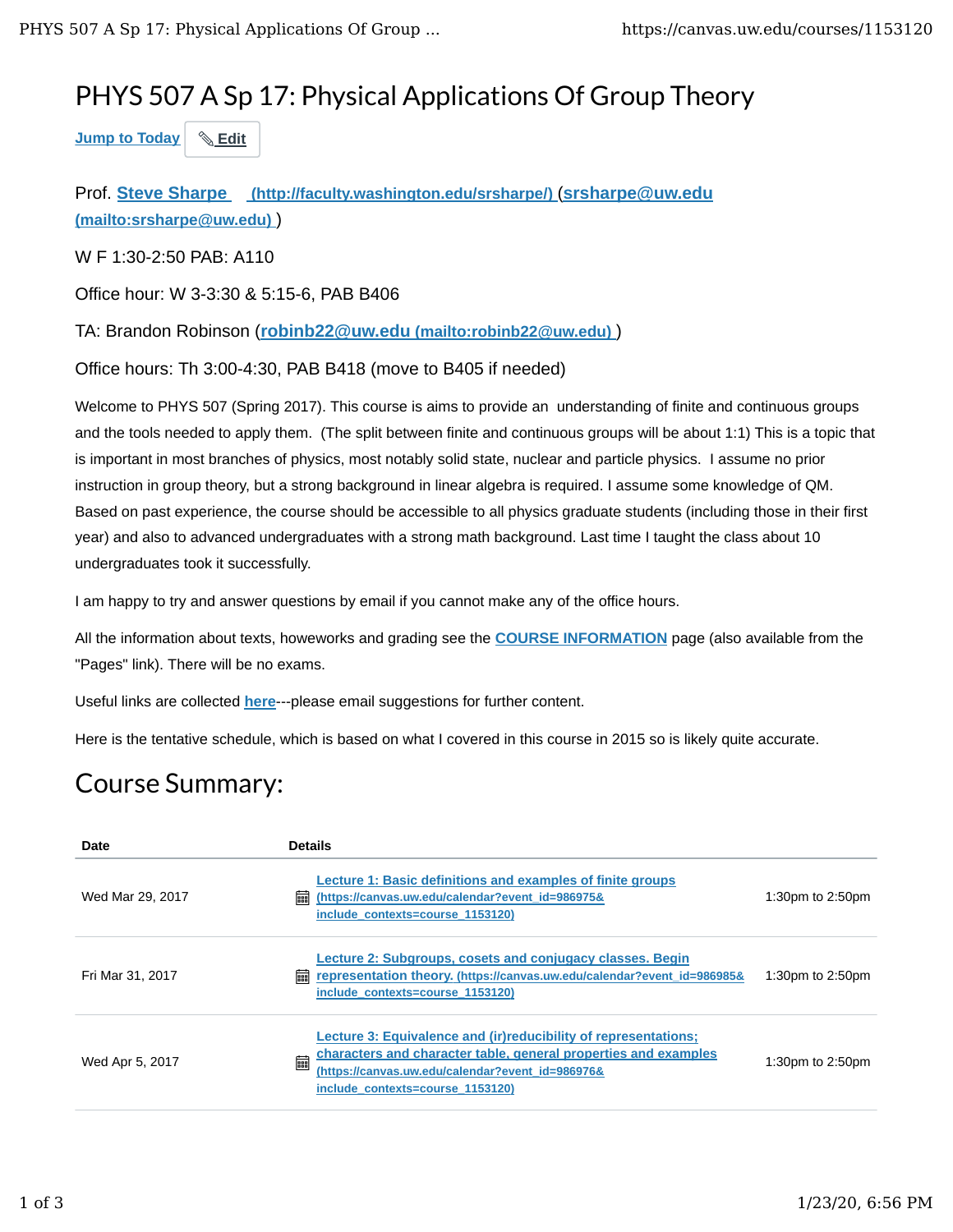| Date             | <b>Details</b>                                                                                                                                                                                             |                     |
|------------------|------------------------------------------------------------------------------------------------------------------------------------------------------------------------------------------------------------|---------------------|
| Fri Apr 7, 2017  | Lecture 4: Character properties. Schur's lemmas. (https://canvas.uw.edu<br>匾<br>Icalendar?event_id=986986&include_contexts=course_1153120)                                                                 | 1:30pm to 2:50pm    |
|                  | HW1---due in class Friday, April 7 (https://canvas.uw.edu/courses/1153120<br>國<br>lassignments/3679618)                                                                                                    | due by 2:50pm       |
| Wed Apr 12, 2017 | <b>Lecture 5: Regular Representation, Class algebra, Permutation group</b><br>in more detail (https://canvas.uw.edu/calendar?event_id=986977&<br>include_contexts=course_1153120)                          | 1:30pm to 2:50pm    |
| Fri Apr 14, 2017 | Lecture 6: Irreps of symmetric group in detail. Young Tableaux.<br>Tensor products or irreps. (https://canvas.uw.edu<br>翩<br>/calendar?event_id=986987&include_contexts=course_1153120)                    | 1:30pm to 2:50pm    |
|                  | HW2: due in class Friday, April 14 (https://canvas.uw.edu/courses<br>國<br>/1153120/assignments/3702416)                                                                                                    | due by 2:50pm       |
| Wed Apr 19, 2017 | Lecture 7: Decomposing irreps into those of subgroups; Direct<br><b>and Product groups. (https://canvas.uw.edu/calendar?event_id=986978&amp;</b><br>include_contexts=course_1153120)                       | 1:30pm to 2:50pm    |
| Fri Apr 21, 2017 | <b>Lecture 8: Wigner-Eckart theorem for finite groups. Clebsch-Gordon</b><br>coefficients in D3. (https://canvas.uw.edu/calendar?event_id=986988&<br>臝<br>include_contexts=course_1153120)                 | 1:30pm to 2:50pm    |
|                  | HW3 due in class Friday April 21st (https://canvas.uw.edu/courses<br>/1153120/assignments/3713797)                                                                                                         | due by 3pm          |
| Wed Apr 26, 2017 | <b>Lecture 9: Crystal point groups. Applications of group theory to</b><br>materials and normal modes. (https://canvas.uw.edu<br>翩<br>/calendar?event_id=986979&include_contexts=course_1153120)           | 1:30pm to 2:50pm    |
| Fri Apr 28, 2017 | <b>Lecture 10: Intro to continuous groups; generators of compact,</b><br>simple Lie groups (https://canvas.uw.edu/calendar?event_id=986989&<br>翩<br>include_contexts=course_1153120)                       | 1:30pm to $2:50$ pm |
|                  | HW4 due in class 4/28/17 (https://canvas.uw.edu/courses/1153120<br>國<br>lassignments/3719640)                                                                                                              | due by 3pm          |
| Wed May 3, 2017  | <b>Lecture 11: Introduction to Lie Algebras and their representations;</b><br>irreps of su(2) (https://canvas.uw.edu/calendar?event_id=986980&<br>酾<br>include_contexts=course_1153120)                    | 1:30pm to 2:50pm    |
| Fri May 5, 2017  | Lecture 12: SU(3) Lie algebra, Cartan subalgebra, roots and weights<br>of su(3) and su(2) (https://canvas.uw.edu/calendar?event_id=986990&<br>include contexts=course 1153120)                             | 1:30pm to 2:50pm    |
|                  | HW5 due in class Friday, May 5th (https://canvas.uw.edu/courses/1153120<br>垦<br>lassignments/3720051)                                                                                                      | due by 11:59pm      |
| Wed May 10, 2017 | Lecture 13: General structure of Lie algebras. Roots raise weights.<br>su(2) subalgebras and their implications. (https://canvas.uw.edu<br>酾<br>/calendar?event_id=986981&include_contexts=course_1153120) | 1:30pm to 2:50pm    |